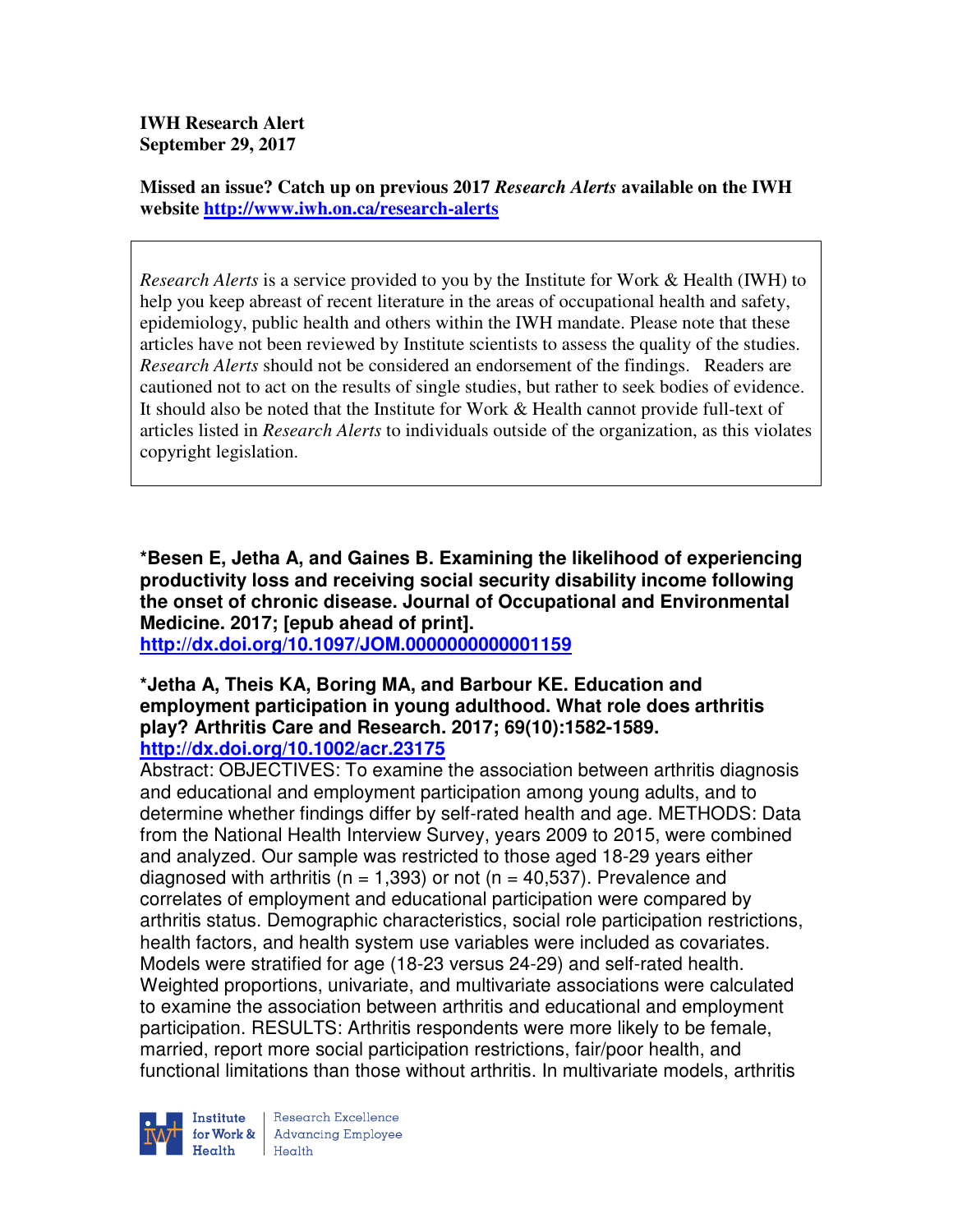was significantly associated with lower education (PR = 0.75; 95%CI 0.57-0.98) and higher employment participation  $(PR = 1.07; 95\% CI 1.03-1.13)$ . Additional stratified analyses indicated that the association between arthritis diagnosis and greater employment participation was uncovered for those aged 18-23 years and reporting higher self-rated health. CONCLUSION: Young adults with arthritis may be transitioning into employment at an earlier age than their non-arthritis peers. To inform the design of interventions that promote employment participation, there is a need for future research to better understand the educational and employment experiences of young adults with arthritis. This article is protected by copyright. All rights reserved

**\*Smith P, Ma H, Glazier RH, Gilbert-Ouimet M, and Mustard C. The relationship between occupational standing and sitting and incident heart disease over a 12-year period in Ontario, Canada. American Journal of Epidemiology. 2017; [epub ahead of print]. http://dx.doi.org/10.1093/aje/kwx298 [open access]** 

# **\*Williams AM, Tompa E, Lero DS, Fast J, Yazdani A, and Zeytinoglu IU. Evaluation of caregiver-friendly workplace policy (CFWPs) interventions on the health of full-time caregiver employees (CEs): implementation and costbenefit analysis. BMC Public Health. 2017; 17(1):728.**

**http://dx.doi.org/10.1186/s12889-017-4722-9 [open access]** Abstract: BACKGROUND: Current Canadian evidence illustrating the health benefits and cost-effectiveness of caregiver-friendly workplace policies is needed if Canadian employers are to adopt and integrate caregiver-friendly workplace policies into their employment practices. The goal of this three-year, three study research project is to provide such evidence for the auto manufacturing and educational services sectors. The research questions being addressed are: What are the impacts for employers (economic) and workers (health) of caregiverfriendly workplace policy intervention(s) for full-time caregiver-employees? What are the impacts for employers, workers and society of the caregiver-friendly workplace policy intervention(s) in each participating workplace? What contextual factors impact the successful implementation of caregiver-friendly workplace policy intervention(s)? METHODS: Using a pre-post-test comparative case study design, Study A will determine the effectiveness of newly implemented caregiverfriendly workplace policy intervention(s) across two workplaces to determine impacts on caregiver-employee health. A quasi-experimental pre-post design will allow the caregiver-friendly workplace policy intervention(s) to be tested with respect to potential impacts on health, and specifically on caregiver employee mental, psychosocial, and physical health. Framed within a comparative case study design, Study B will utilize cost-benefit and cost-effectiveness analysis approaches to evaluate the economic impacts of the caregiver-friendly workplace policy intervention(s) for each of the two participating workplaces. Framed within a comparative case study design, Study C will undertake an implementation analysis of the caregiver-friendly workplace policy intervention(s) in each

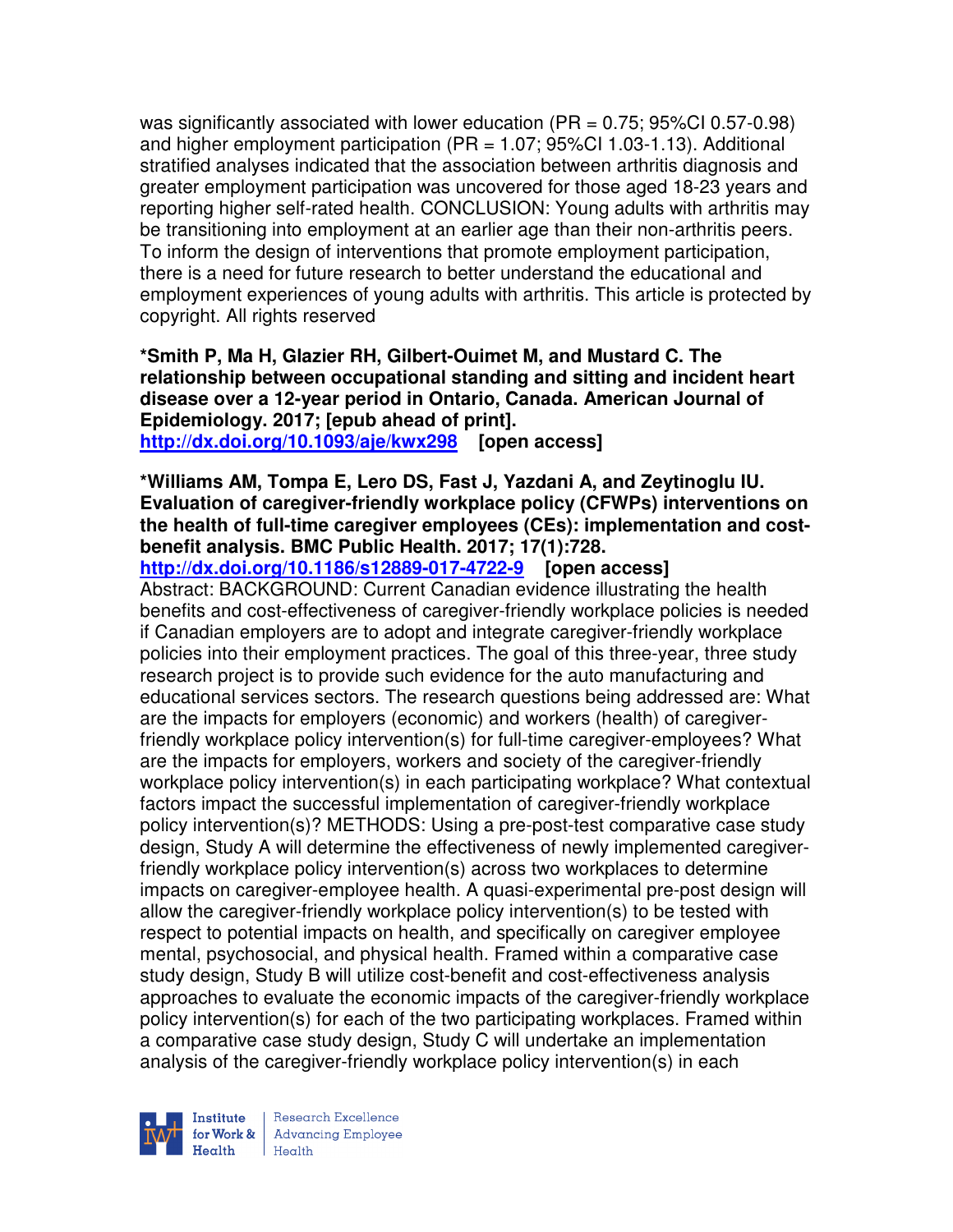participating workplace in order to determine: the degree of support for the intervention(s) (reflected in the workplace culture); how sex and gender are implicated; co-workers' responses to the chosen intervention(s), and; other nuances at play. It is hypothesized that the benefits of the caregiver-friendly workplace policy intervention(s) will include improvements in caregiveremployees' mental, psychosocial and physical health, as well as evidence of cost-benefit and cost-effectiveness for the employer. DISCUSSION: The expected project results will provide the research evidence for extensive knowledge translation work, to be carried out in collaboration with our knowledge transition partners, to the employer/human resources and occupational health/safety target populations. TRIAL REGISTRATION: ISRCTN16187974 Registered August 25, 2016

**Alexander D, Hallowell M, and Gambatese J. Precursors of construction fatalities. I: iterative experiment to test the predictive validity of human judgment. Journal of Construction Engineering and Management. 2017; 143(7):04017023.** 

**http://dx.doi.org/10.1061/(ASCE)CO.1943-7862.0001304** 

**Alexander D, Hallowell M, and Gambatese J. Precursors of construction fatalities. II: predictive modeling and empirical validation. Journal of Construction Engineering and Management. 2017; 143(7):04017024. http://dx.doi.org/10.1061/(ASCE)CO.1943-7862.0001297** 

**Ashley J, Cashdollar W, Etcheverry R, and Magill K., editors. Transition back to work: policies to support return to work after illness or injury. For SAW/RTW Policy Collaborative, U.S. Department of Labor, Office of Disability Employment Policy, IMPAQ International, LLC. Columbia, MD: IMPAQ International, LLC; 2017.** 

**Carder M, Hussey L, Money A, Gittins M, McNamee R, Stocks SJ, Sen D, and Agius RM. The health and occupation research network: an evolving surveillance system. Safety and Health at Work. 2017; 8(3):231-236. http://dx.doi.org/10.1016/j.shaw.2016.12.003 [open access]** Abstract: Vital to the prevention of work-related ill-health (WRIH) is the availability of good quality data regarding WRIH burden and risks. Physician-based surveillance systems such as The Health and Occupation Research (THOR) network in the UK are often established in response to limitations of statutory, compensation-based systems for addressing certain epidemiological aspects of disease surveillance. However, to fulfil their purpose, THOR and others need to have methodologic rigor in capturing and ascertaining cases. This article describes how data collected by THOR and analogous systems can inform WRIH incidence, trends, and other determinants. An overview of the different strands of THOR research is provided, including methodologic advancements facilitated by increased data quantity/quality over time and the value of the research outputs for informing Government and other policy makers. In doing so, the utility of data



Institute Research Excellence<br>for Work & Advancing Employee<br>Health Health  $Heath$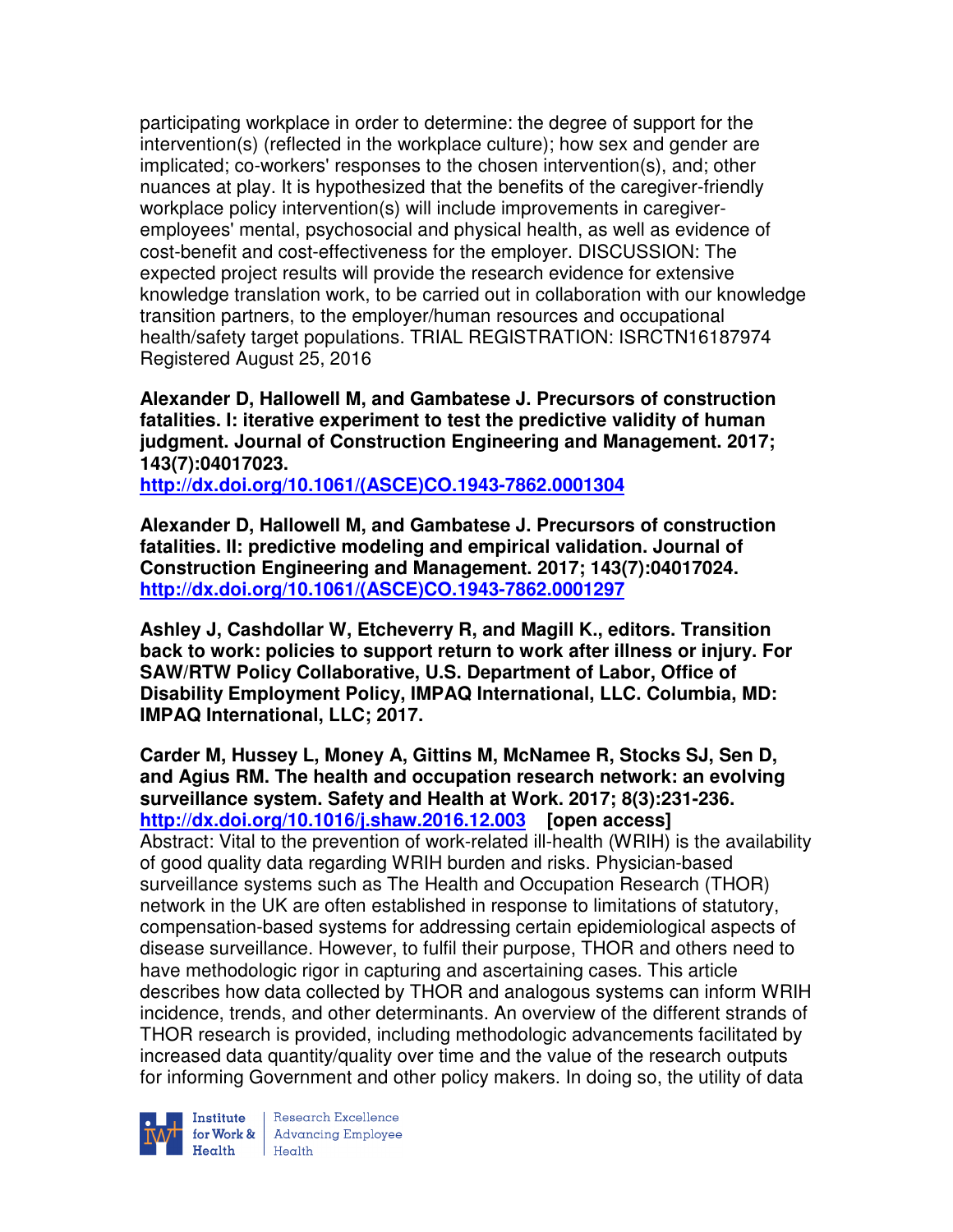collected by systems such as THOR to address a wide range of research questions, both in relation to WRIH and to wider issues of public and social health, is demonstrated

**Chen Y, McCabe B, and Hyatt D. Relationship between individual resilience, interpersonal conflicts at work, and safety outcomes of construction workers. Journal of Construction Engineering and Management. 2017; 143(8):04017042.** 

**http://dx.doi.org/10.1061/(ASCE)CO.1943-7862.0001338 [open access]** 

**Choi HW, Kim YK, Kang DM, Kim JE, and Jang BY. Characteristics of occupational musculoskeletal disorders of five sectors in service industry between 2004 and 2013. Annals of Occupational and Environmental Medicine. 2017; 29:41.** 

**http://dx.doi.org/10.1186/s40557-017-0198-4 [open access]** Abstract: BACKGROUND: 'Work related musculoskeletal disorders (WRMSDs)' have been mostly reported in the manufacturing industry but recently the occurrence of industrial injuries has been constantly increasing in the service industry. This research is going to analyze the data about workers' compensation for WRMSDs in five different service sectors and identify characteristics of occupations with the highest approved occupations. METHODS: According to the data released from the Korea Worker's Compensation & Welfare Service, the overview of 12,730 cases of workers' compensation for WRMSDs in five service sectors from 2004 to 2013 is going to be analyzed and the source data is going to be classified by the Korean Standard Classification of Occupations to select the top five occupations that have the highest number of approval. RESULTS: After selecting each five occupations from the service sector that have work related musculoskeletal disorders, the result showed that the occupation with the highest number of approval in the health and social care sector were the early childhood educators, cooks in the school canteens in education services sector, garbage collectors in the sanitation and similar services sector, deliverymen in wholesale and retail, consumer goods repair and building cleaners in general management businesses such as those in building maintenance. The major event observed in the top five occupations was the overexertion and reaction as a cause of WRMSDs. The day when the WRMSDs mostly occurred was on Monday and the most likely time was 10 am. The median days away from work and lost working days are 29-90 days and 0-50 days respectively. The difference in each occupation was observed in year of service, age, and gender. CONCLUSIONS: 83.21% of the approved cases of workers' compensation for WRMSDs occurred in the top 25 occupations in all of the five service sectors, which meant that the approval of workers' compensation is concentrated in specific occupations. This research is going to suggest preventive measures for work related musculoskeletal disorders in the service industry and to help prioritize the preventive measures. TRIAL REGISTRATION: Not applicable

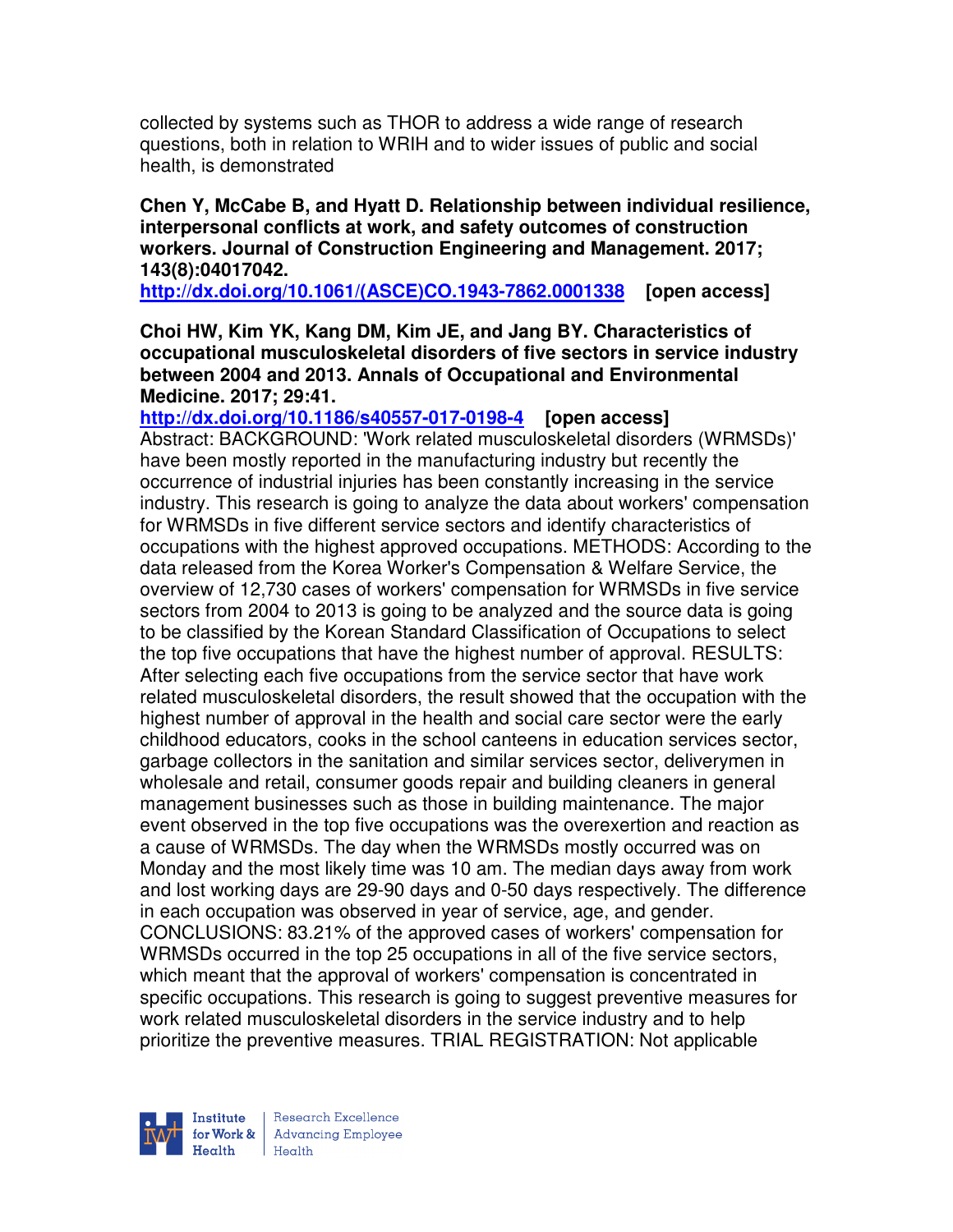### **Contandriopoulos D, Benoit F, Bryant-Lukosius D, Carrier A, Carter N, Deber R, and et al. Structural analysis of health-relevant policy-making information exchange networks in Canada. Implementation Science. 2017; 12(1):116.**

**http://dx.doi.org/10.1186/s13012-017-0642-4 [open access]** Abstract: BACKGROUND: Health systems worldwide struggle to identify, adopt, and implement in a timely and system-wide manner the best-evidence-informedpolicy-level practices. Yet, there is still only limited evidence about individual and institutional best practices for fostering the use of scientific evidence in policymaking processes The present project is the first national-level attempt to (1) map and structurally analyze-quantitatively-health-relevant policy-making networks that connect evidence production, synthesis, interpretation, and use; (2) qualitatively investigate the interaction patterns of a subsample of actors with high centrality metrics within these networks to develop an in-depth understanding of evidence circulation processes; and (3) combine these findings in order to assess a policy network's "absorptive capacity" regarding scientific evidence and integrate them into a conceptually sound and empirically grounded framework. METHODS: The project is divided into two research components. The first component is based on quantitative analysis of ties (relationships) that link nodes (participants) in a network. Network data will be collected through a multi-step snowball sampling strategy. Data will be analyzed structurally using social network mapping and analysis methods. The second component is based on qualitative interviews with a subsample of the Web survey participants having central, bridging, or atypical positions in the network. Interviews will focus on the process through which evidence circulates and enters practice. Results from both components will then be integrated through an assessment of the network's and subnetwork's effectiveness in identifying, capturing, interpreting, sharing, reframing, and recodifying scientific evidence in policy-making processes. DISCUSSION: Knowledge developed from this project has the potential both to strengthen the scientific understanding of how policy-level knowledge transfer and exchange functions and to provide significantly improved advice on how to ensure evidence plays a more prominent role in public policies

# **Dement JM, Welch LS, Ringen K, Cranford K, and Quinn P. Longitudinal decline in lung function among older construction workers. Occupational and Environmental Medicine. 2017; 74(10):701-708.**

# **http://dx.doi.org/10.1136/oemed-2016-104205**

Abstract: BACKGROUND: Occupational exposures to vapours, gasses, dusts and fumes (VGDF) and chest X-ray abnormalities by the International Labour Office (ILO) classification system are associated with reduced lung function, with the majority of published studies being cross-sectional. We examined the effects of VGDF exposures, as well as ILO parenchymal changes, pleural plaque and diffuse pleural thickening (DPT) on reduction in lung function in a longitudinal study. METHODS: Chest radiographs and spirometry for 3150 ageing construction workers enrolled in a medical screening programme with a baseline



Research Excellence for Work & | Advancing Employee  $H_{\text{each}}$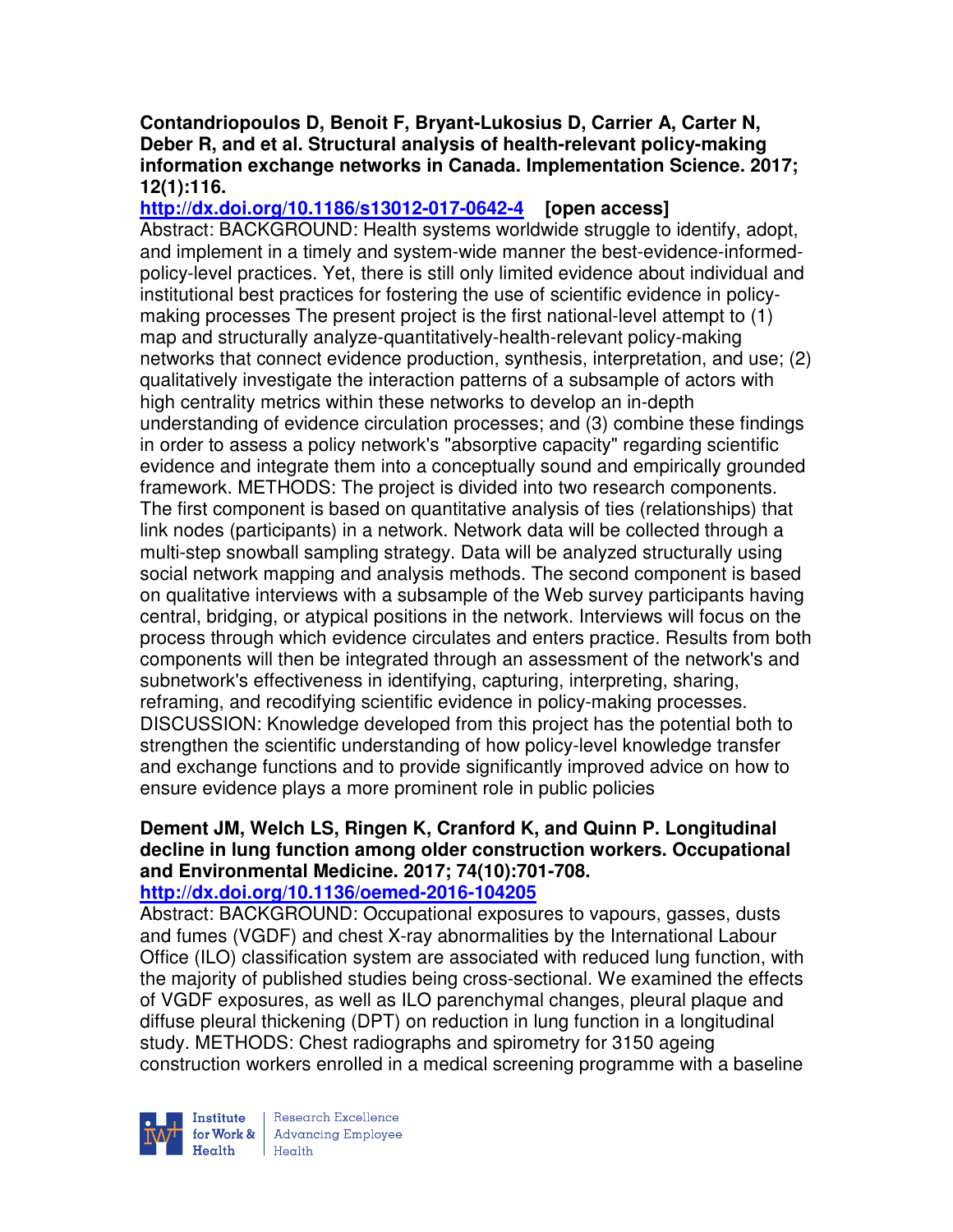and at least one follow-up examination were studied. Indices for VGDF exposure, parenchymal changes, pleural plaque and DPT severity were developed and used in longitudinal mixed models of lung function. RESULTS: Smoking and VGDF exposure were associated with decreased FEV1 and FVC at baseline as well as accelerated rates of annual decline. High VGDF exposure was associated with a yearly decline of -19.5 mL for FEV1 and -15.7 mL for FVC. Parenchymal abnormalities, pleural plaque and DPT were more strongly associated with reduced FVC. An increase of one unit in the pleural plaque severity index resulted in approximately -5.3 mL loss of FVC and -3.3 mL loss of FEV1, with a possible non-linear effect of plaque on FEV1. CONCLUSIONS: Increasing pleural plaque severity was associated with progressively greater loss of FVC and FEV1, supporting a causal association. VGDF exposures were associated with reduced FVC and FEV1 at baseline as well as accelerated annual loss of lung function

# **Dong L, Agnew J, Mojtabai R, Surkan PJ, and Spira AP. Insomnia as a predictor of job exit among middle-aged and older adults: results from the Health and Retirement Study. Journal of Epidemiology and Community Health. 2017; 71(8):750-757.**

# **http://dx.doi.org/10.1136/jech-2016-208630**

Abstract: OBJECTIVES: Poor health is a recognised predictor of workforce exit, but little is known about the role of insomnia in workforce exit. We examined the association between insomnia symptoms and subsequent job exit among middleaged and older adults from the Health and Retirement Study (HRS). METHODS: The study sample consisted of 5746 respondents aged between 50 and 70 who were working for pay when interviewed in the HRS 2004 and were followed up in the HRS 2006. Multinomial logistic regression was used to determine the association between number of insomnia symptoms (0, 1-2, 3-4) and job exit (no exit, health-related exit or exit due to other reasons). RESULTS: In models adjusting for demographic characteristics, baseline health status and baseline job characteristics, compared with respondents with no insomnia symptoms, those with 3-4 insomnia symptoms had approximately twice the odds of leaving the workforce due to poor health (adjusted relative risk ratio=1.93, 95% CI 1.04 to 3.58, p=0.036). There was no association between insomnia and job exit due to non-health reasons. CONCLUSIONS: An elevated number of insomnia symptoms is independently associated with leaving paid employment. Workplace screening for and treatment of insomnia symptoms may prolong labour force participation of middle-aged and older adults

**Gimeno Ruiz de Porras D, Rojas Garbanzo M, Aragon A, Carmenate-Milian L, and Benavides FG. Effect of informal employment on the relationship between psychosocial work risk factors and musculoskeletal pain in Central American workers. Occupational and Environmental Medicine. 2017; 74(9):645-651.** 

**http://dx.doi.org/10.1136/oemed-2016-103881** 



Research Excellence for Work & | Advancing Employee Health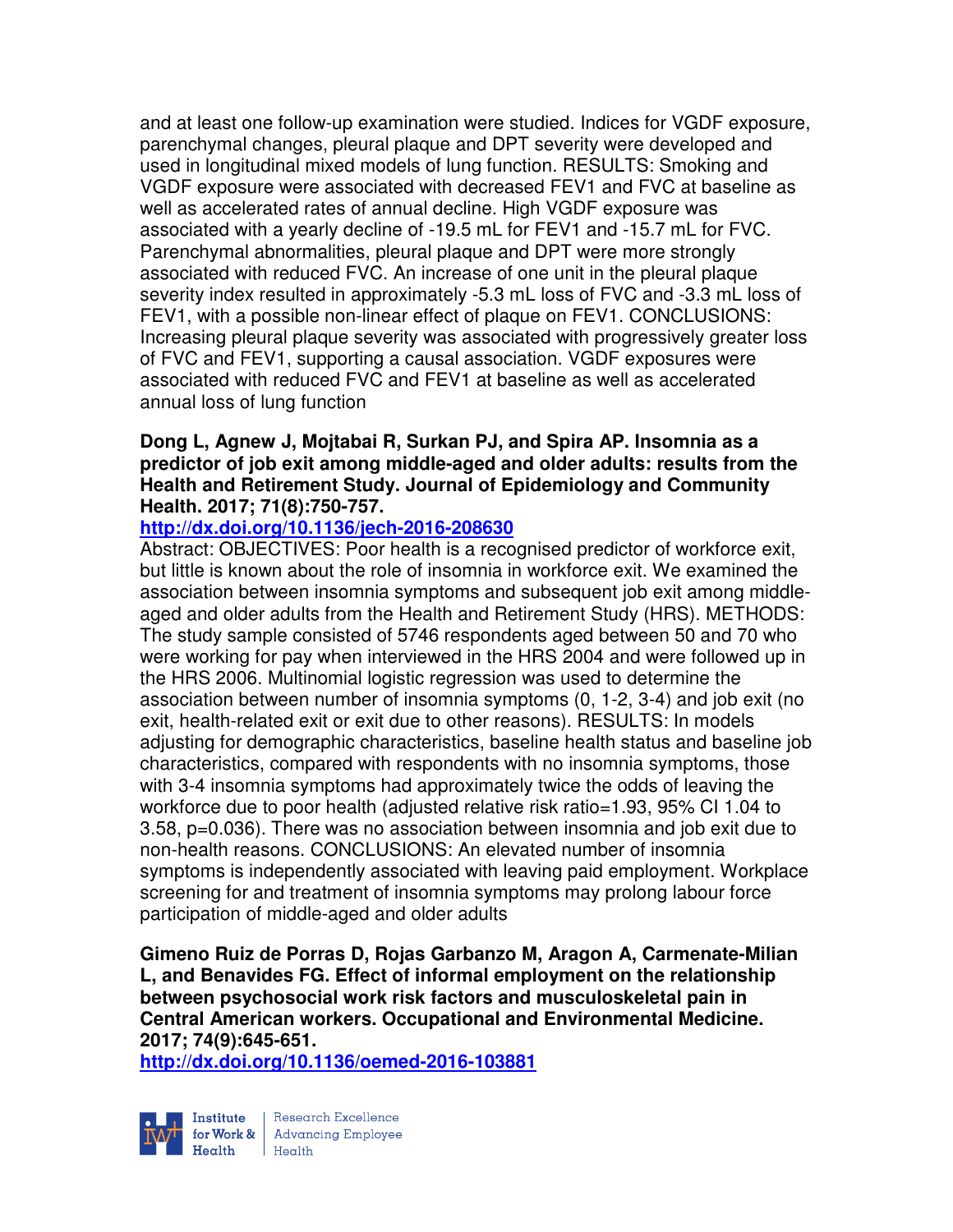Abstract: INTRODUCTION: The constant increase on the psychosocial demands experienced at work seems to contribute to the increase in health problems such as musculoskeletal pain (MSP). This association may be especially important in low-income and middle-income countries, where there is a large proportion of informal workers among whom there is little research. We analysed the association between psychosocial work risk factors and MSP among formal and informal workers using the First Central American Survey of Working Conditions and Health. METHODS: This is a representative sample (n=12 024) of the economically active population of the six Spanish-speaking countries of Central America. Prevalence ratios (PR) and corresponding 95% CIs from Poisson regression models were used to estimate the association between psychosocial work risk factors and the MSP. RESULTS: Compared with formal workers, informal workers reported higher prevalence of MPS in the body regions analysed (ie, cervicodorsal, lumbosacral, upper extremities) and higher exposure to psychosocial work risk factors. However, on the whole, the associations between the exposure to psychosocial work risk factors and the prevalence of MSP were similar for both formal and informal workers. Only the association between exposure to high demands and MSP in the upper extremities was higher ( $p=0.012$ ) among formal (PR=1.69, 95% CI 1.46 to 1.96) than among informal workers (PR=1.40; 95% CI 1.30 to 1.51). CONCLUSION: Exposure to adverse levels of psychosocial work risk factors is associated with higher prevalence of MPS among both formal and informal workers. However, the role of employment informality in this association is complex and requires further examination

# **Halonen JI, Kivimaki M, Vahtera J, Pentti J, Virtanen M, Ervasti J, Oksanen T, and Lallukka T. Childhood adversity, adult socioeconomic status and risk of work disability: a prospective cohort study. Occupational and Environmental Medicine. 2017; 74(9):659-666.**

**http://dx.doi.org/10.1136/oemed-2017-104319 [open access]** Abstract: OBJECTIVES: To examine the combined effects of childhood adversities and low adult socioeconomic status (SES) on the risk of future work disability. METHODS: Included were 34 384 employed Finnish Public Sector study participants who responded to questions about childhood adversities (none vs any adversity, eg, parental divorce or financial difficulties) in 2008, and whose adult SES in 2008 was available. We categorised exposure into four groups: neither (reference), childhood adversity only, low SES only or both. Participants were followed from 2009 until the first period of register-based work disability (sickness absence >9 days or disability pension) due to any cause, musculoskeletal or mental disorders; retirement; death or end of follow-up (December 2011). We ran Cox proportional hazard models adjusted for behavioural, health-related and work-related covariates, and calculated synergy indices for the combined effects. RESULTS: When compared with those with neither exposure, HR for work disability from any cause was increased among participants with childhood adversity, with low SES, and those with both

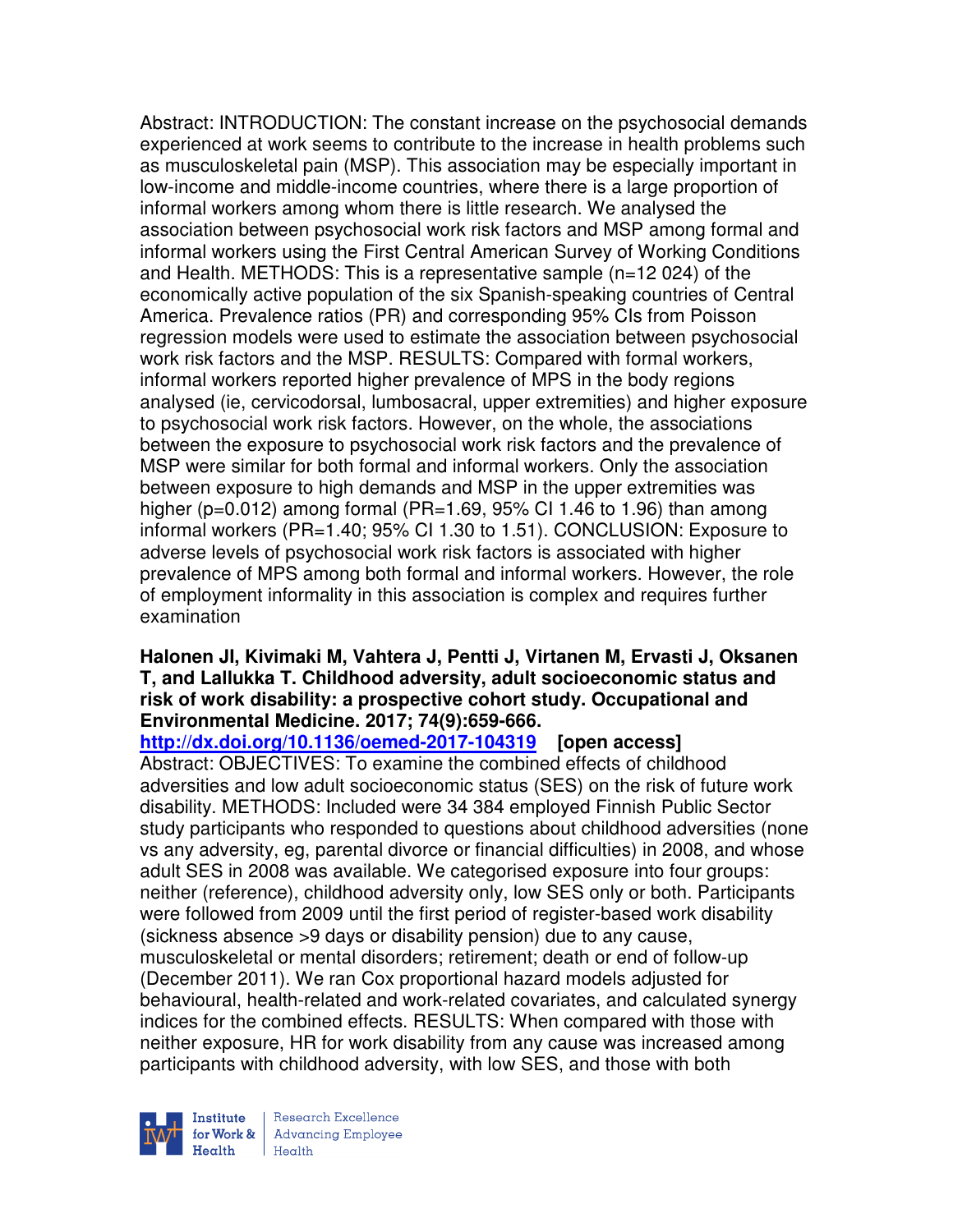exposures. The highest hazard was observed in those with both exposures: HR 2.53, 95% CI 2.29 to 2.79 for musculoskeletal disability, 1.55, 95% CI 1.36 to 1.78 for disability due to mental disorders and 1.29, 95% CI 1.20 to 1.39 for disability due to other reasons. The synergy indices did not indicate synergistic effects. CONCLUSIONS: These findings indicate that childhood psychosocial adversity and low adult SES are additive risk factors for work disability

#### **Hellstrom L, Bech P, Hjorthoj C, Nordentoft M, Lindschou J, and Eplov LF. Effect on return to work or education of Individual Placement and Support modified for people with mood and anxiety disorders: results of a randomised clinical trial. Occupational and Environmental Medicine. 2017; 74(10):717-725.**

# **http://dx.doi.org/10.1136/oemed-2016-104248**

Abstract: OBJECTIVES: The effect of Individual Placement and Support (IPS) on return to work or education among people with mood or anxiety disorders is unclear, while IPS increases return to work for people with severe mental illness. We examined the effect of IPS modified for people with mood and anxiety disorders (IPS-MA) on return to work and education compared with services as usual (SAU). METHODS: In a randomised clinical superiority trial, 326 participants with mood and anxiety disorders were centrally randomised to IPS-MA, consisting of individual mentor support and career counselling (n=162) or SAU (n=164). The primary outcome was competitive employment or education at 24 months, while weeks of competitive employment or education, illness symptoms and level of functioning, and well-being were secondary outcomes. RESULTS: After 24 months, 44.4% (72/162) of the participants receiving IPS-MA had returned to work or education compared with 37.8% (62/164) following SAU  $(OR=1.34, 95\% \text{ Cl}: 0.86 \text{ to } 2.10, p=0.20)$ . We found no difference in mean number of weeks in employment or education (IPS-MA 32.4 weeks vs SAU 26.7 weeks, p=0.14), level of depression (Hamilton Depression 6-Item Scale score IPS-MA 5.7 points vs SAU 5.0 points, p=0.12), level of anxiety (Hamilton Anxiety 6-Item Scale score IPS-MA 5.8 points vs SAU 5.1 points, p=0.17), level of functioning (Global Assessment of Functioning IPS-MA 59.1 points vs SAU 59.5 points, p=0.81) or well-being measured by WHO-Five Well-being Index (IPS-MA 49.6 points vs SAU 48.5 points, p=0.83) at 24 months. CONCLUSION: The modified version of IPS, IPS-MA, was not superior to SAU in supporting people with mood or anxiety disorders in return to work at 24 months. TRIAL REGISTRATION NUMBER: NCT01721824

**Kang Y, Siddiqui S, Suk SJ, Chi S, and Kim C. Trends of fall accidents in the U.S. construction industry. Journal of Construction Engineering and Management. 2017; 143(8):04017043. http://dx.doi.org/10.1061/(ASCE)CO.1943-7862.0001332** 

**Liu H, Jazayeri E, and Dadi GB. Establishing the influence of owner practices on construction safety in an operational excellence model. Journal of Construction Engineering and Management. 2017;** 



**Institute** Research Excellence<br> **for Work &** Advancing Employee Health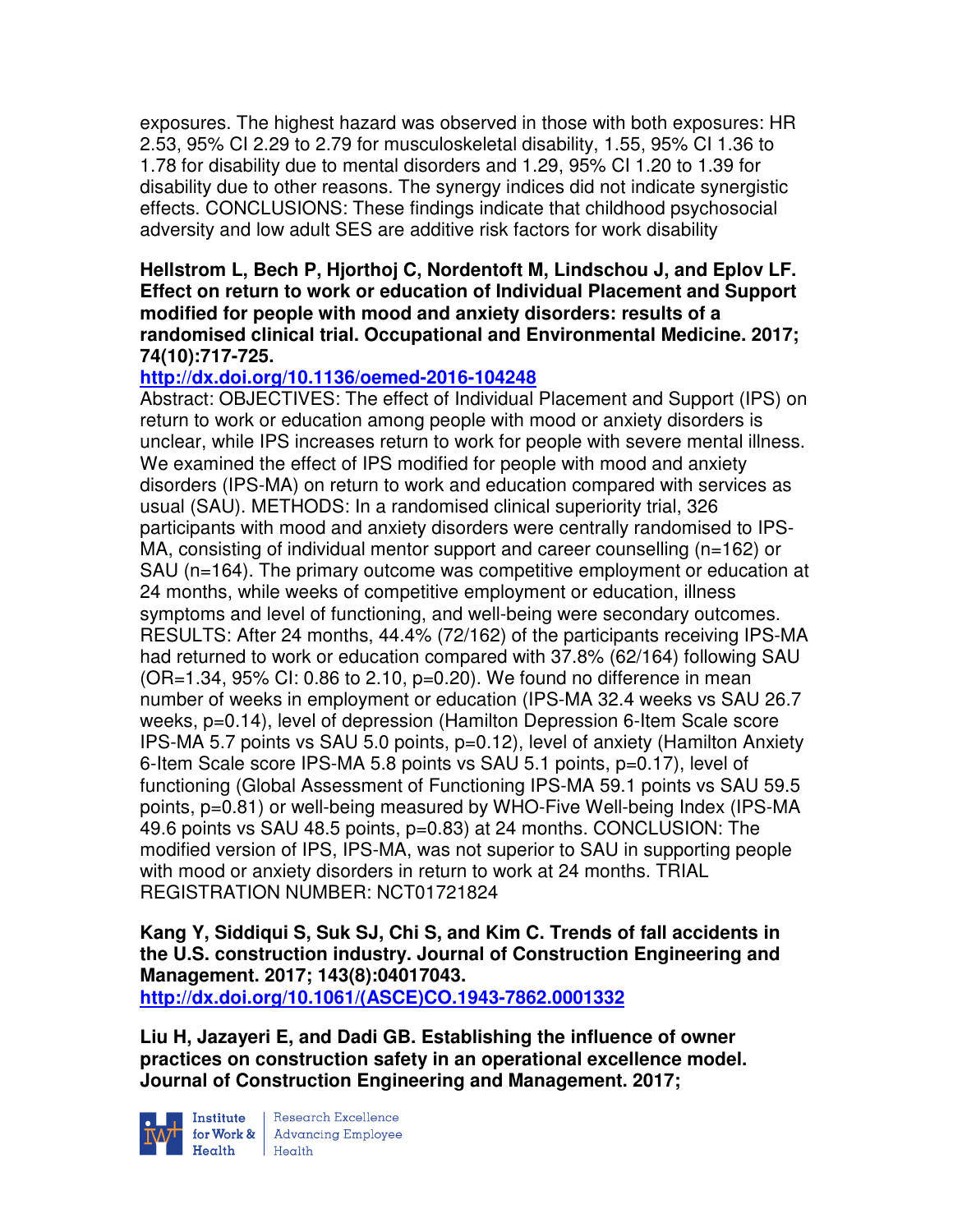**143(6):04017005. http://dx.doi.org/10.1061/(ASCE)CO.1943-7862.0001292** 

**Marin LS and Roelofs C. Promoting construction supervisors' safetyefficacy to improve safety climate: training intervention trial. Journal of Construction Engineering and Management. 2017; 143(8):04017037. http://dx.doi.org/10.1061/(ASCE)CO.1943-7862.0001330 [open access]** 

### **van der Molen HF, Foresti C, Daams JG, Frings-Dresen MHW, and Kuijer PPFM. Work-related risk factors for specific shoulder disorders: a systematic review and meta-analysis. Occupational and Environmental Medicine. 2017; 74(10):745-755.**

# **http://dx.doi.org/10.1136/oemed-2017-104339**

Abstract: The objective of this systematic review and meta-analysis is to examine which work-related risk factors are associated with specific soft tissue shoulder disorders. We searched the electronic databases of Medline and Embase for articles published between 2009 and 24 March 2016 and included the references of a systematic review performed for the period before 2009. Primary crosssectional and longitudinal studies were included when outcome data were described in terms of clinically assessed soft tissue shoulder disorders and at least two levels of work-related exposure were mentioned (exposed vs less or non-exposed). Two authors independently selected studies, extracted data and assessed study quality. For longitudinal studies, we performed meta-analyses and used GRADE (Grades of Recommendations, Assessment, Development and Evaluation) to assess the evidence for the associations between risk factors and the onset of shoulder disorders. Twenty-seven studies met the inclusion criteria. In total, 16 300 patients with specific soft tissue shoulder disorders from a population of 2 413 722 workers from Denmark, Finland, France, Germany and Poland were included in the meta-analysis of one case-control and six prospective cohort studies. This meta-analysis revealed moderate evidence for associations between shoulder disorders and arm-hand elevation (OR=1.9, 95% CI 1.47 to 2.47) and shoulder load ( $OR=2.0$ ,  $95\%$  CI 1.90 to 2.10) and low to very low evidence for hand force exertion (OR=1.5, 95% CI 1.25 to 1.87), hand-arm vibration (OR=1.3, 95% CI 1.01 to 1.77), psychosocial job demands (OR=1.1, 95% CI 1.01 to 1.25) and working together with temporary workers (OR=2.2, 95% CI 1.2 to 4.2). Low-quality evidence for no associations was found for arm repetition, social support, decision latitude, job control and job security. Moderate evidence was found that arm-hand elevation and shoulder load double the risk of specific shoulder disorders. Low to very-low-quality evidence was found for an association between hand force exertion, hand-arm vibration, psychosocial job demands and working together with temporary workers and the incidence of specific shoulder disorders

**Pereira E, Han S, AbouRizk S, and Hermann U. Empirical testing for use of safety related measures at the organizational level to assess and control the on-site risk level. Journal of Construction Engineering and** 



Institute Research Excellence<br>for Work & Advancing Employee<br>Health Health  $H_{\text{eath}}$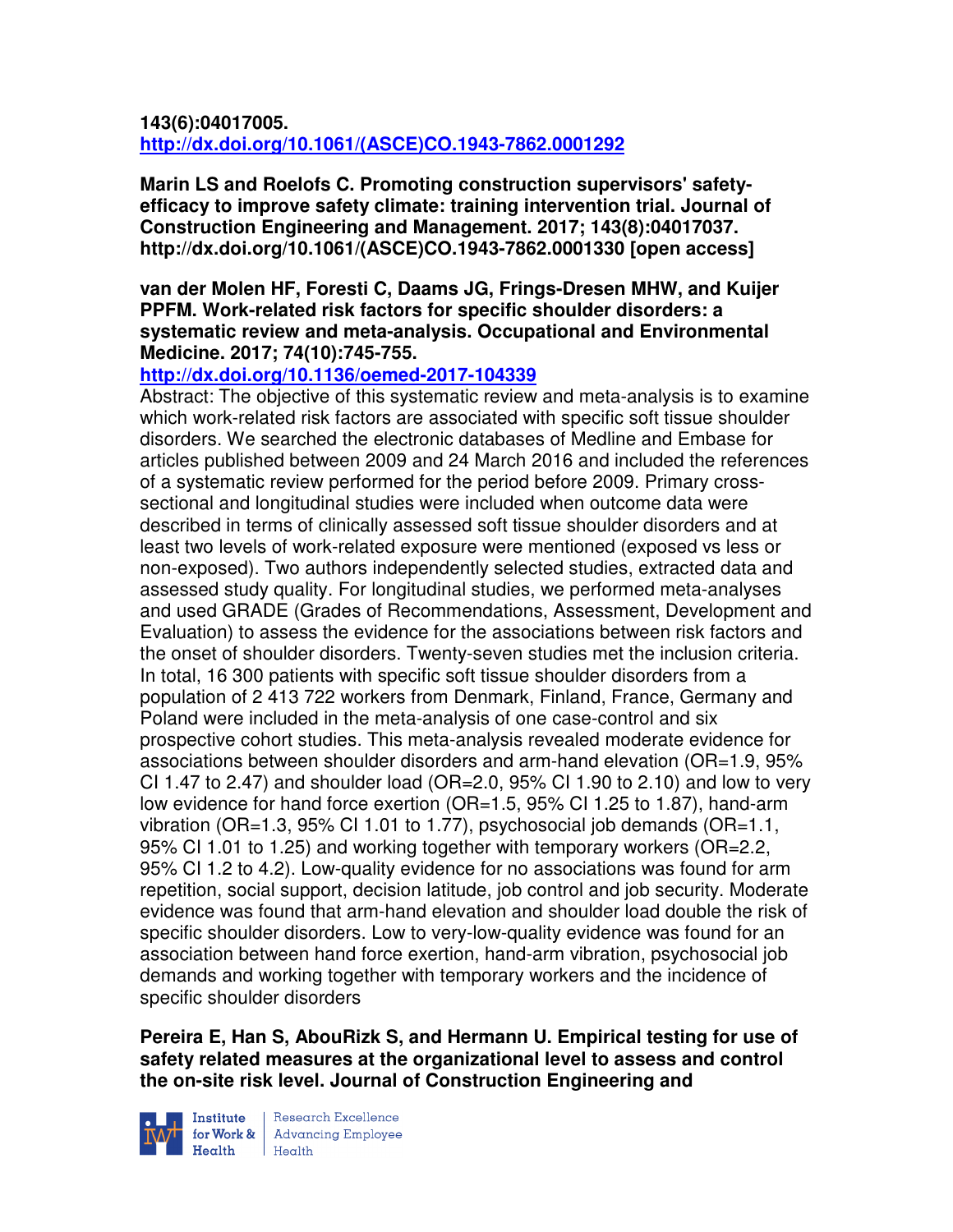**Management. 2017; 143(6):05017004. http://dx.doi.org/10.1061/(ASCE)CO.1943-7862.0001303** 

**Picot G and Lu Y. Chronic low income among immigrants in Canada and its communities. Analytical Studies Branch Research Paper Series, no. 397. Ottawa, ON: Statistics Canada; 2017.** 

**http://www.statcan.gc.ca/pub/11f0019m/11f0019m2017397-eng.pdf** 

**Robroek SJW, Jarvholm B, van der Beek AJ, Proper KI, Wahlstrom J, and Burdorf A. Influence of obesity and physical workload on disability benefits among construction workers followed up for 37 years. Occupational and Environmental Medicine. 2017; 74(9):621-627.** 

**http://dx.doi.org/10.1136/oemed-2016-104059** 

Abstract: OBJECTIVES: The objectives of this study are to investigate the relation between obesity and labour force exit via diagnosis-specific disability benefits, and whether physical workload modifies this association. METHODS: A longitudinal analysis was performed among 3 28 743 Swedish construction workers in the age of 15-65 years. Body weight and height were measured at a health examination and enriched with register information on disability benefits up to 37 years later. Diagnoses of disability benefits were categorised into cardiovascular diseases (CVDs), musculoskeletal diseases (MSDs), mental disorders and others. A job exposure matrix, based on self-reported lifting of heavy loads and working in bent forward or twisted position, was applied as a measure of physical workload. Cox proportional hazards regression analyses were performed, and the relative excess risk due to interaction (RERI) between obesity and physical workload was calculated. RESULTS: Obese construction workers were at increased risk of receiving disability benefits (HR 1.70, 95% CI 1.65 to 2.76), mainly through CVD (HR 2.30) and MSD (HR 1.71). Construction workers with a high physical workload were also more likely to receive a disability benefit (HR 2.28, 95% CI 2.21 to 2.34), particularly via MSD (HR 3.02). Obesity in combination with a higher physical workload increased the risk of disability benefits (RERI 0.28) more than the sum of the risks of obesity and higher physical workload, particularly for MSD (RERI 0.44). CONCLUSIONS: Obesity and a high physical workload are risk factors for disability benefit. Furthermore, these factors are synergistic risk factors for labour force exit via disability benefit through MSD. Comprehensive programmes that target health promotion to prevent obesity and ergonomic interventions to reduce physical workload are important to facilitate sustained employment

#### **Rodwell L, Romaniuk H, Nilsen W, Carlin JB, Lee KJ, and Patton GC. Adolescent mental health and behavioural predictors of being NEET: a prospective study of young adults not in employment, education, or training. Psychological Medicine. 2017; [epub ahead of print]. http://dx.doi.org/10.1017/S0033291717002434**

Abstract: BACKGROUND: Young adults who are not in employment, education, or training (NEET) are at risk of long-term economic disadvantage and social



**Institute** Research Excellence<br> **for Work &** Advancing Employee  $H_{\text{each}}$